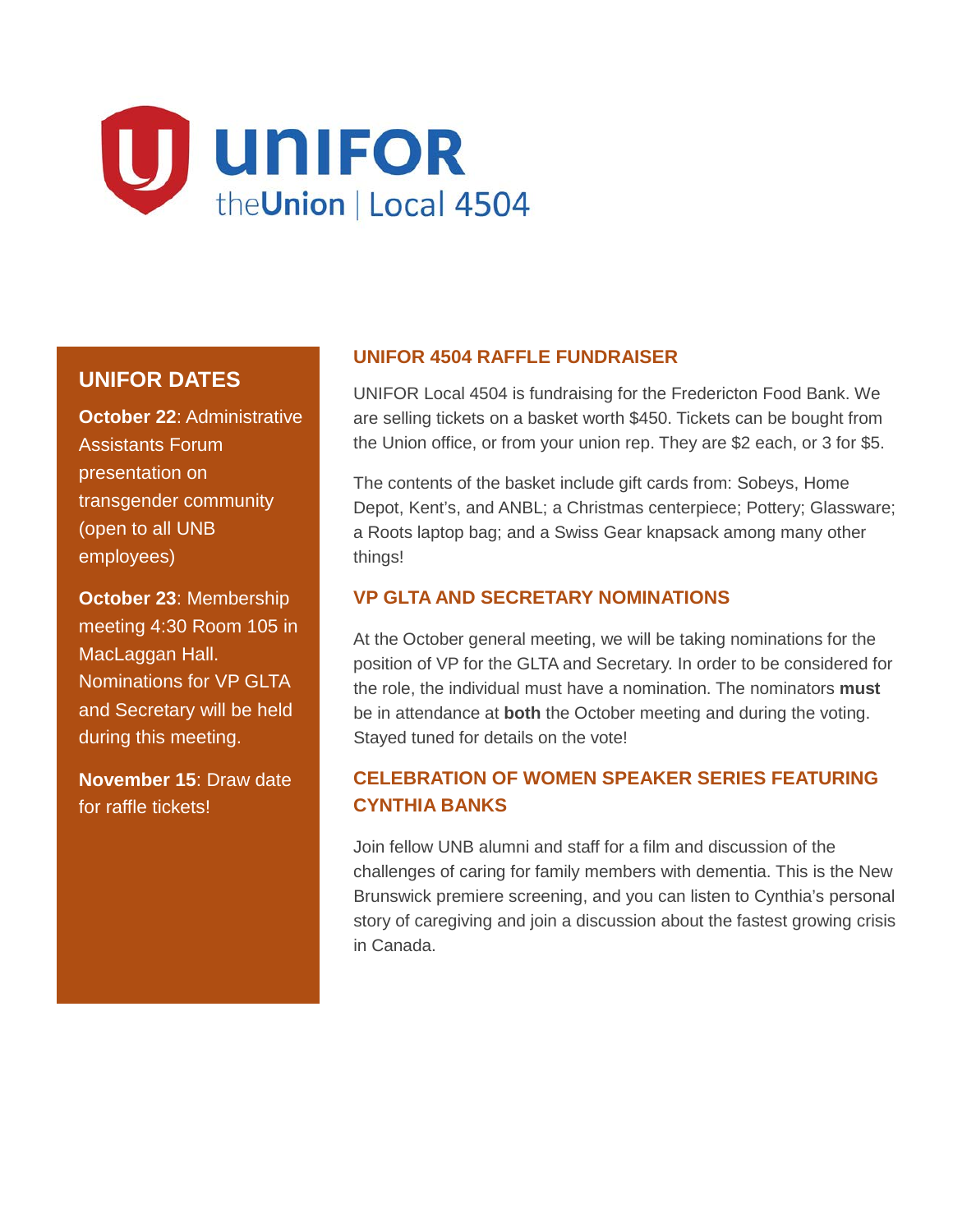#### **NOTABLE NB WOMEN**

**Lena O'Ree**: At the age of 22, in 1936, Lena went to the YWCA and tried to join. They turned her away and told her if she wanted to join, she would have to enroll five other black women. She returned the next day with ten black women and they became the first black members of the YWCA.

#### **Mary Matilda (Tilly)**

**Winslow**: Mary Winslow is considered the first Black woman to attend and graduate from the University of New Brunswick, in Fredericton. Mary entered UNB in 1901 and graduated with honors in 1905 with a BA in Classics.

**Molly Kool**: Molly was a Canadian sea captain and is recognized as being one of the first North American registered female sea captains. Along with this recognition, she was the first female Master Mariner in Canada.

#### **WOMEN'S HISTORY MONTH**

October is recognized as Women's History Month in Canada. This year's theme is Make an Impact. The 2019 theme asks us to recognize and honour the women and girls who've made a lasting impact as pioneers in their field. Whether as business leaders, politicians, researchers, artists or activists, these women of impact have helped shape Canada into a thriving, diverse, and prosperous country through their achievements and desire to make a difference.

Two key dates during Women's History Month are:

**October 11: International Day of the Girl**. This day marks a UN international observance dedicated to championing girls' rights around the world. October 11th promotes equal treatment and opportunities for girls in areas such as law, nutrition, freedom from violence and abuse, health care, education and training.

**October 18: Person's Day.** October 18, 1929 is a very important date in Canadian History as this is the day that the decision to include women in the legal definition of "persons" was handed down by Canada's highest court of appeal. Being defined as a person gave women the right to be appointed to the Senate of Canada and allowed for women's increased participation in public and political life.